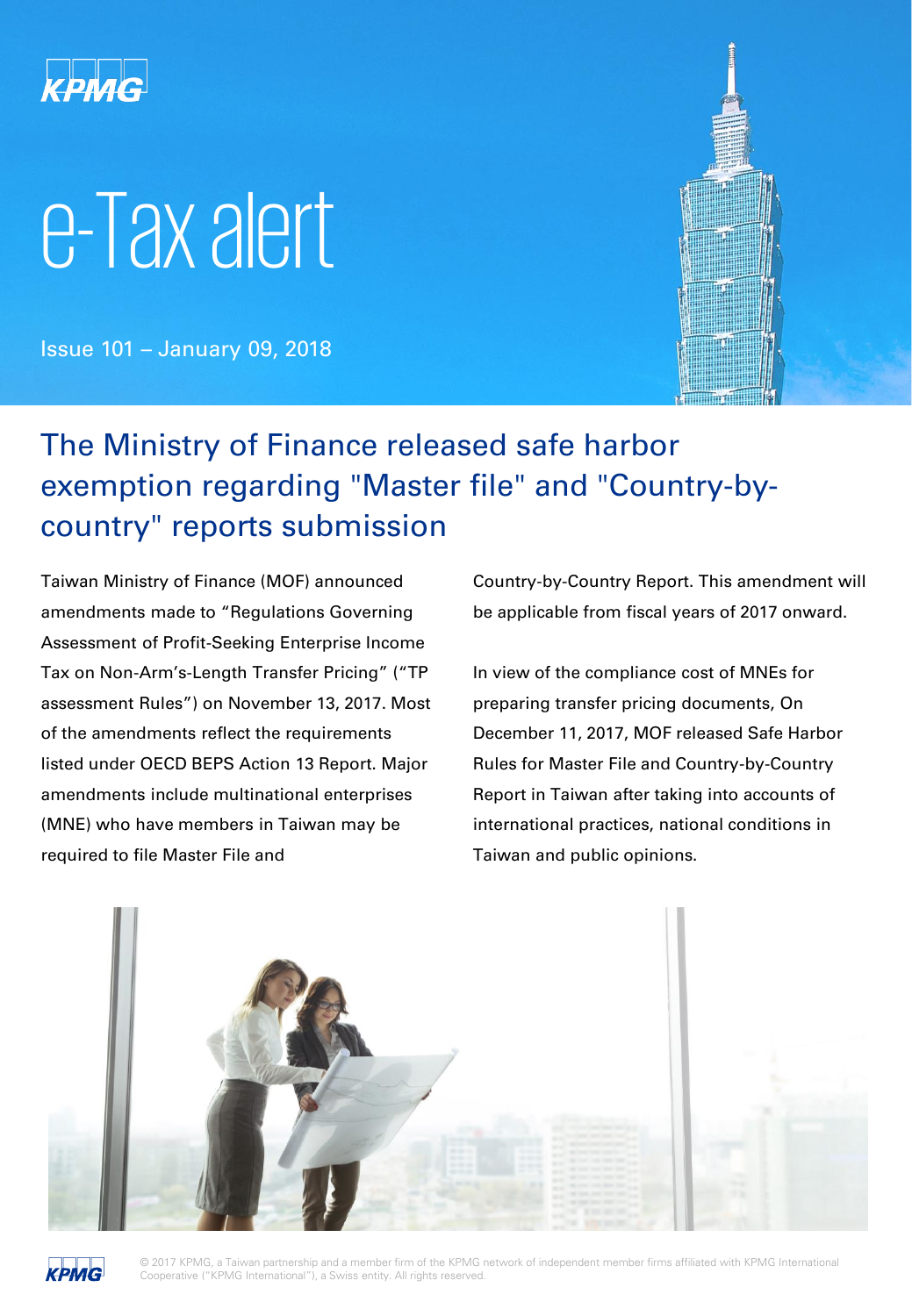# Master File Requirement

| <b>Reporting Entity</b>                                          | Taiwanese Constituent Entities of an MNE Group                                                                                                                                                                                                                                                                                                                                                                                                                                                                                                                              |
|------------------------------------------------------------------|-----------------------------------------------------------------------------------------------------------------------------------------------------------------------------------------------------------------------------------------------------------------------------------------------------------------------------------------------------------------------------------------------------------------------------------------------------------------------------------------------------------------------------------------------------------------------------|
| <b>Prepared</b><br><b>Deadline</b>                               | When filing income tax return (i.e. May 31 for calendar year company)                                                                                                                                                                                                                                                                                                                                                                                                                                                                                                       |
| <b>Filing Deadline</b>                                           | Within 12 months after the last day of the reporting fiscal year                                                                                                                                                                                                                                                                                                                                                                                                                                                                                                            |
| <b>Language</b>                                                  | The report should be in Chinese. If it is reported in foreign language, a Chinese<br>translation shall also be attached.<br>If it is reported in English, taxpayer may submit English report by deadline and<br>provide Chinese translation within one month upon receiving the written<br>request from Taiwan tax authority. Company who cannot provide the Chinese<br>translation within the deadline, it may present the reasons to apply for an<br>extension with tax authority before due date; the extension can only be granted<br>once and cannot exceed one month. |
| <b>Threshold</b>                                                 | A Taiwanese entity meet any one of the following conditions will be exempted<br>from filing the Master File:<br>The Taiwanese entity's total annual turnover (include operating and non-<br>operating) has not exceeded NTD 3 billion, or<br>The Taiwanese entity's total cross-border controlled transaction amount has<br>$\overline{\phantom{a}}$<br>not exceeded NTD 1.5 billion.                                                                                                                                                                                       |
| <b>MNE</b> with more<br>than two<br>entities in<br><b>Taiwan</b> | MNE with more than two members in Taiwan shall apply the safe harbor<br>rules separately to each member;<br>MNE with more than two members in Taiwan can designate one of the<br>entities to file the MF.                                                                                                                                                                                                                                                                                                                                                                   |

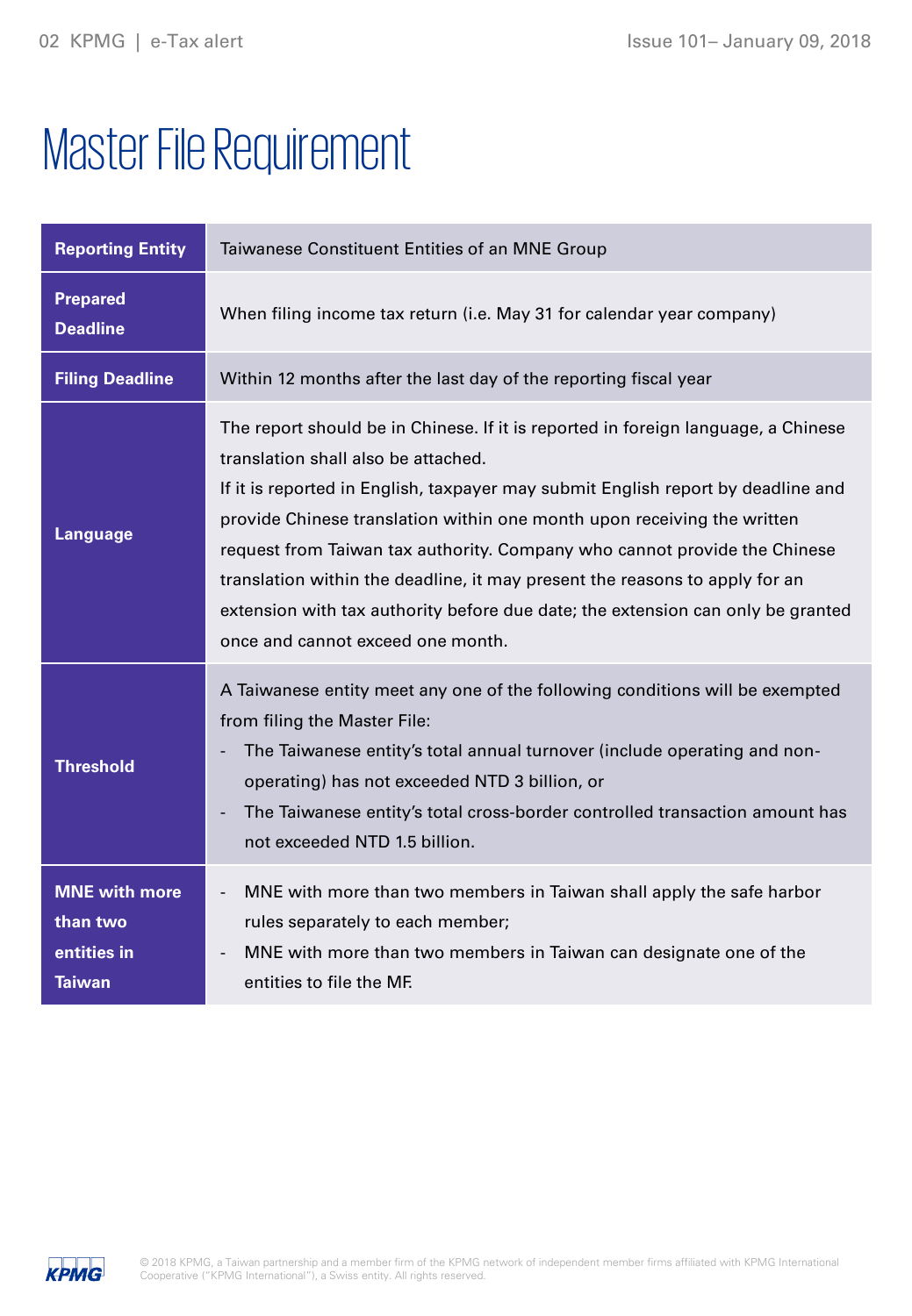Please see following illustrations of safe harbor of MF:



Source: Ministry of Finance, R.O.C.

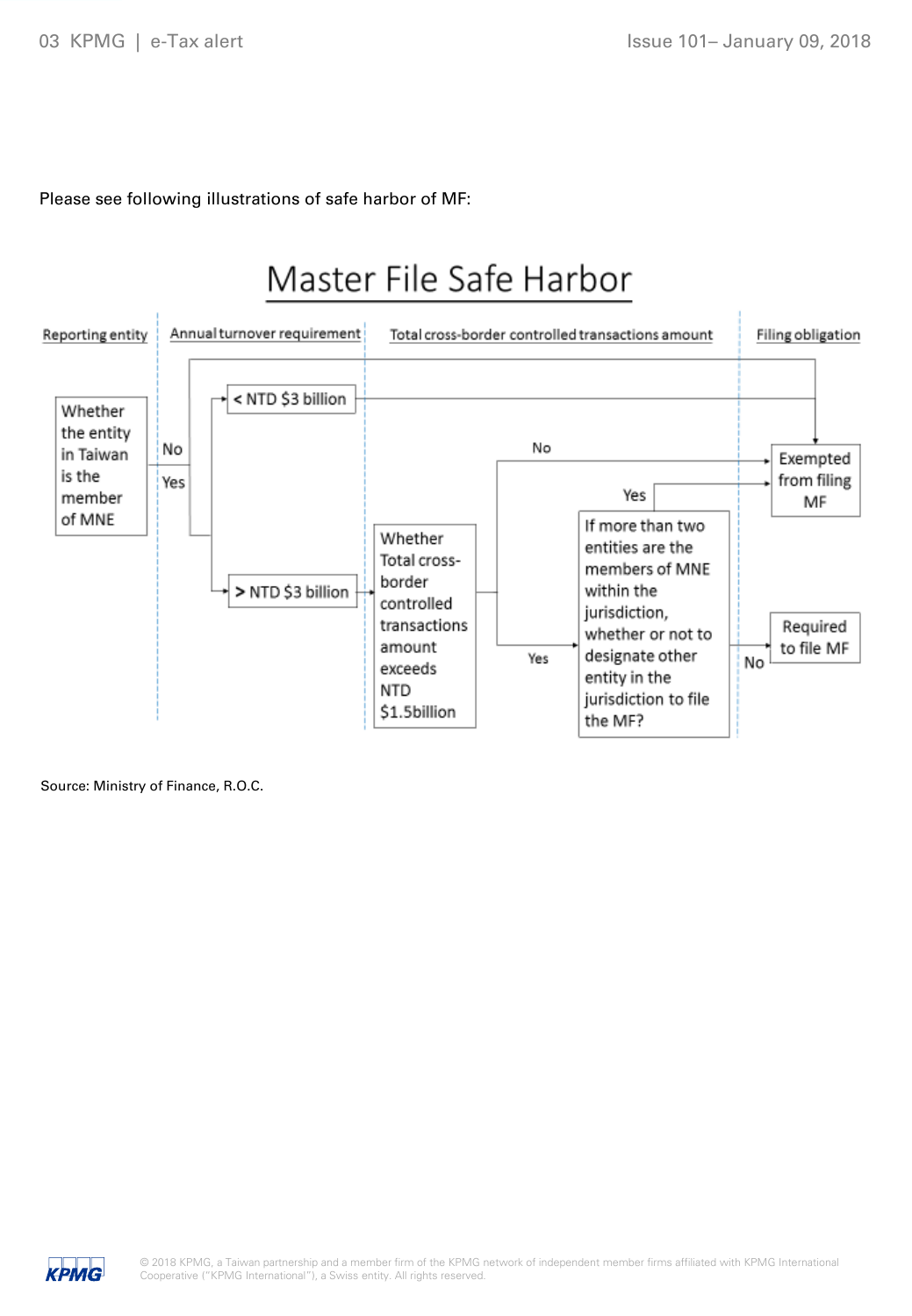## CBCR Requirement

| <b>Reporting</b><br>entity         | The entity in Taiwan is an Ultimate Parent Entity (UPE) or a Surrogate Parent<br>Entity (SPE) of MNE;<br>The Taiwanese entity of a foreign group if Taiwan tax authority cannot obtain<br>٠<br>CBCR from other tax jurisdiction when there is no CBCR regulations in the tax<br>jurisdiction of UPE/SPE, no CBCR exchange agreement with Taiwan, or failed<br>to exchange CBCR.   |
|------------------------------------|-----------------------------------------------------------------------------------------------------------------------------------------------------------------------------------------------------------------------------------------------------------------------------------------------------------------------------------------------------------------------------------|
| <b>Notification</b><br>requirement | A Constituent Entity of MNE Groups in Taiwan will need to disclose the relevant<br>information of the UPE or the SPE that will submit the CBCR when filing income<br>tax return.                                                                                                                                                                                                  |
| <b>Time for filling</b>            | Within 12 months after the last day of the reporting fiscal year;<br>If Taiwan tax authority is not able to obtain CBCR of MNE groups from other tax<br>jurisdictions which have CBCR exchange agreement with Taiwan, Taiwanese<br>entity should file CBCR to tax authority within one month after receiving tax<br>authority's request. There is a one-time one month extension. |
| <b>Language</b>                    | The language has not been prescribed, however, according to the International<br>trends, it is expected to be in English or Chinese.                                                                                                                                                                                                                                              |



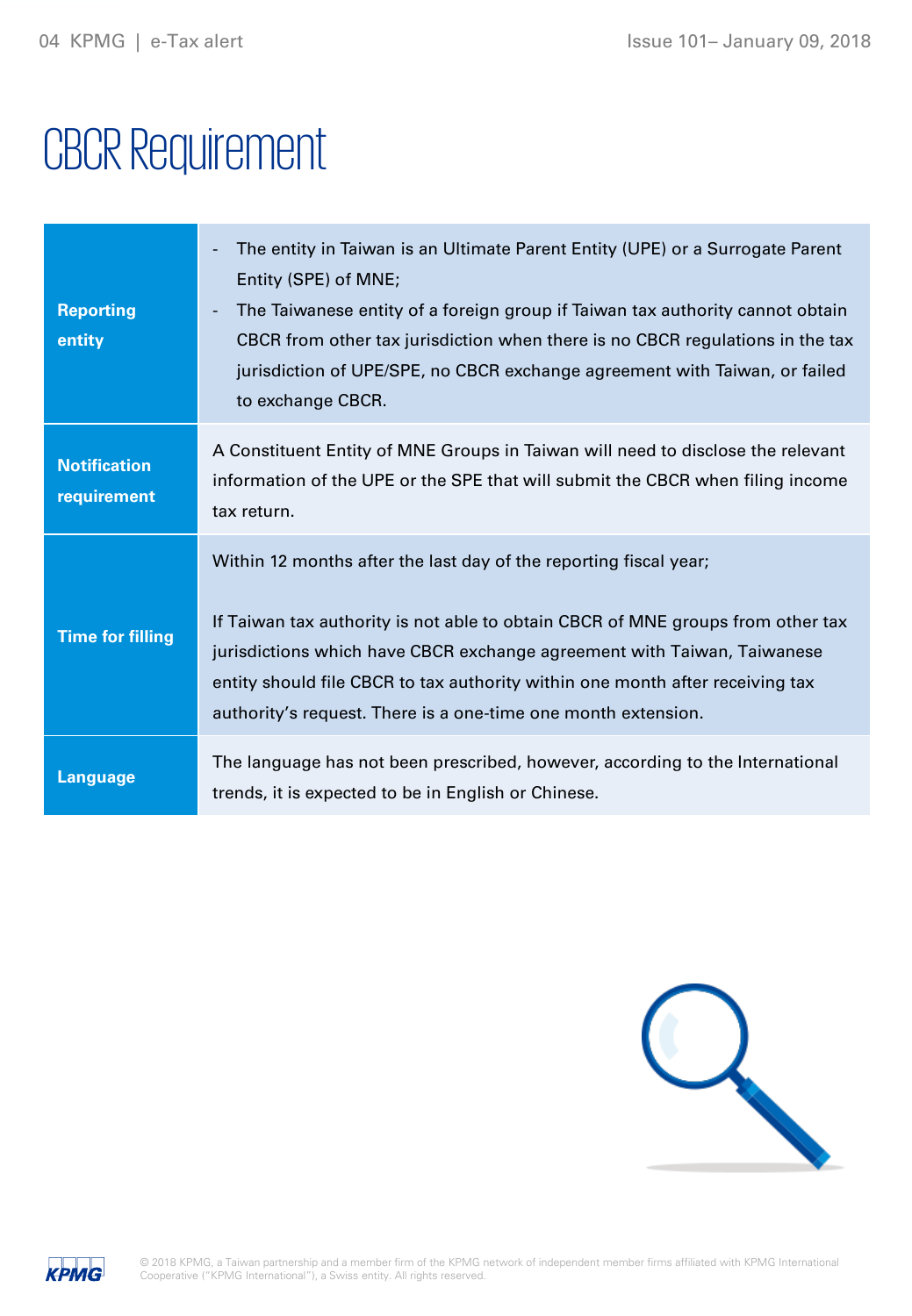| <b>Threshold</b>                                                 | An enterprise in Taiwan meeting any of the following conditions will be<br>exempted from filling of CBCR:<br>UPE of a MNE Group is Taiwanese entity and with annual consolidated group<br>revenue in the immediately preceding fiscal year of less than NTD \$27 billion.<br>A Taiwanese subsidiary/branch with UPE outside of Taiwan, and meets one of<br>the followings:<br>(1) The jurisdiction of tax residence of UPE have statutory provisions to file<br>the CBCR, and also meet the exemption requirements to file CBCR.<br>(2) The jurisdiction of tax residence of UPE do not have the statutory<br>provisions to file CBCR, MNE appoints one of the members to act as SPE<br>to file the CBCR, which meets the exemption requirements to file CBCR.<br>(3) The jurisdiction of tax residence of UPE do not have the statutory<br>provisions to file CBCR, nor do they appoint any other members as SPE,<br>but meet the exemption requirements to file CBCR in Taiwan (annual<br>consolidated group revenue during the fiscal year immediately preceding<br>the reporting fiscal year that does not exceed NTD \$27 billion) |
|------------------------------------------------------------------|-----------------------------------------------------------------------------------------------------------------------------------------------------------------------------------------------------------------------------------------------------------------------------------------------------------------------------------------------------------------------------------------------------------------------------------------------------------------------------------------------------------------------------------------------------------------------------------------------------------------------------------------------------------------------------------------------------------------------------------------------------------------------------------------------------------------------------------------------------------------------------------------------------------------------------------------------------------------------------------------------------------------------------------------------------------------------------------------------------------------------------------------|
| <b>MNE</b> with<br>more than two<br>entities in<br><b>Taiwan</b> | For foreign MNE groups with two or more members in Taiwan, it can designate<br>one of the members to file the CBCR, and to notify the rest of the members in<br>Taiwan as well as their governing Taiwanese tax offices.                                                                                                                                                                                                                                                                                                                                                                                                                                                                                                                                                                                                                                                                                                                                                                                                                                                                                                                |



**KPMG**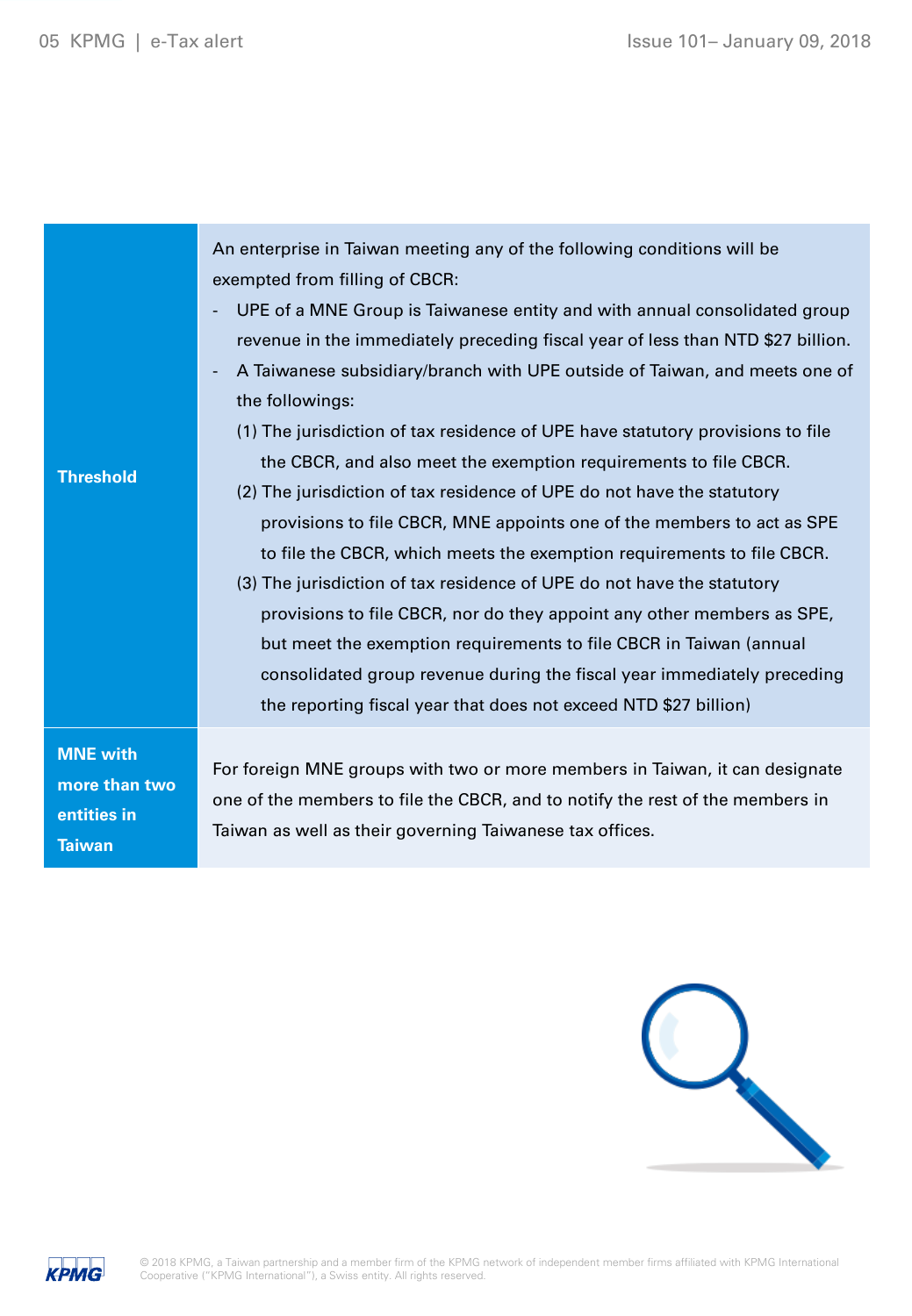#### **KPMG Observation**

The safe harbor threshold for the preparation of master file is lower than those for CBCR. Hence, the Taiwanese entity of a MNE group should evaluate if it needs to prepare the MF. If yes, the MF needs to be ready when filing the income tax return and needs to be submitted with Taiwan tax authority within 12 months after the last day of the reporting fiscal year.

For foreign MNE groups, the MF is usually centrally prepared at headquarters' level. We recommend Taiwanese subsidiaries/branches of a foreign MNE to inform their headquarters as early as possible to make sure the MF can be ready by filing deadline (e.g. end of May for calendar year taxpayer) and to obtain a copy of MF for submission.

As Taiwan also has transfer pricing documentation requirement, it is also suggested to double check if the content in the MF is consistent with the Taiwanese transfer pricing report.

As for CBCR, if the revenue of a foreign MNE groups exceed the CBCR threshold of NTD 27 billion or if the entity do not qualify for the above thresholds, we recommend Taiwanese subsidiaries/branches of a foreign MNE to take the following actions:

- Ask the headquarters for the information of the CBCR filing entity (i.e. UPE or SPE);
- Disclose the information of UPE or SPE on the disclosure forms to be attached with tax return at time of filing; and
- If it is expected Taiwanese tax authority cannot obtain a copy of CBCR through tax information exchange mechanism, the Taiwanese entity should obtain a copy of the CBCR for submission.

#### **KPMG BEPS Services Team**

**Ellen Ting Partner, Tax department**